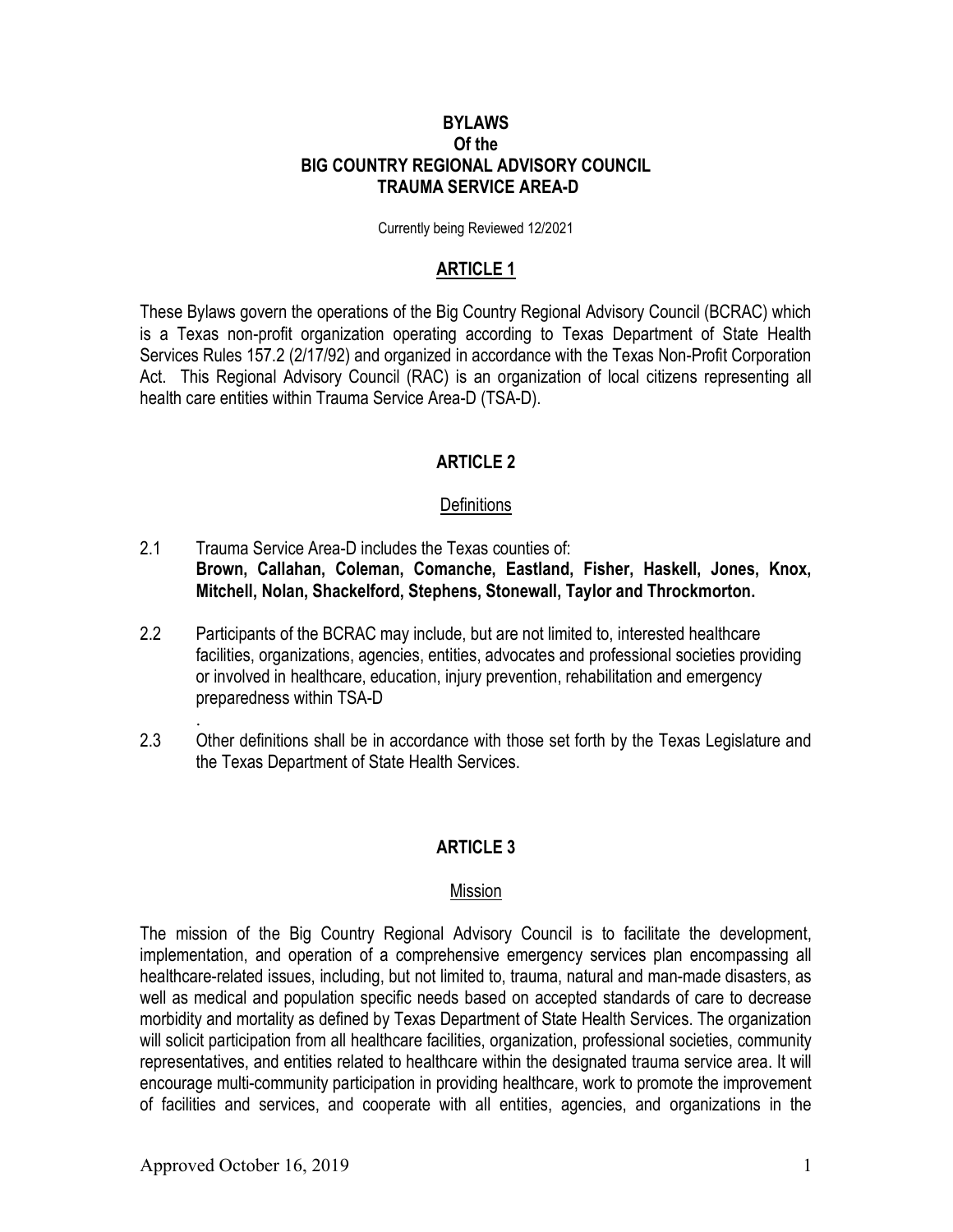establishment of an efficient and effective system of healthcare for all whom may require such services.

## Philosophy, Vision and Mission

- 3.1.1 Develop and continually update a Regional Trauma Plan for EMS and hospitals within TSA-D and submit the plan to the Texas Department of State Health Services as required by the most current Texas Trauma Rules and legislative mandates. Regional trauma system planning and development will be coordinated with appropriate state, federal, and local agencies.
- 3.2 Determine methods for, and requirements governing, efficient and expedient inter-facility transfers that are most appropriate for the patient's needs for trauma care and/or rehabilitative services. These methods shall include, but not be limited to, the definition and determination of criteria for patient triage and transfer.
- 3.3 Provide a forum for communication between components of the trauma care system to enhance networking and coordination of patient care issues.
- 3.4 Provide the public with information regarding trauma care and injury prevention.
	- 3.4.1 Support 9-1-1 and public access to trauma care.
	- 3.4.2 Support programs designed to facilitate prevention of trauma and to educate the public about its importance.
- 3.5 Develop and implement guidelines designed to enhance the quality of trauma and emergent healthcare services provided within the TSA-D.
	- 3.5.1 Assist member organizations in attaining trauma designation or EMS licensure at the level appropriate to their available resources.
	- 3.5.2 Specify and conduct performance improvement activities.
- 3.6 Provide a forum to resolve disputes and enhance collaboration between BCRAC members and participants. Encourage the use of alternative dispute resolution, including negotiation, mediation, and arbitration in the resolution of disputes between BCRAC members or BCRAC and third parties, and develop an alternative dispute process that uses resources available in the area. Disputes will be resolved utilizing the process as defined in Article I4 of these bylaws.
- 3.7 Endorse programs and adopt measures that will improve funding of trauma care services.
- 3.8 Collaborate with local public health authorities to facilitate the integration of acute health care and public health initiatives.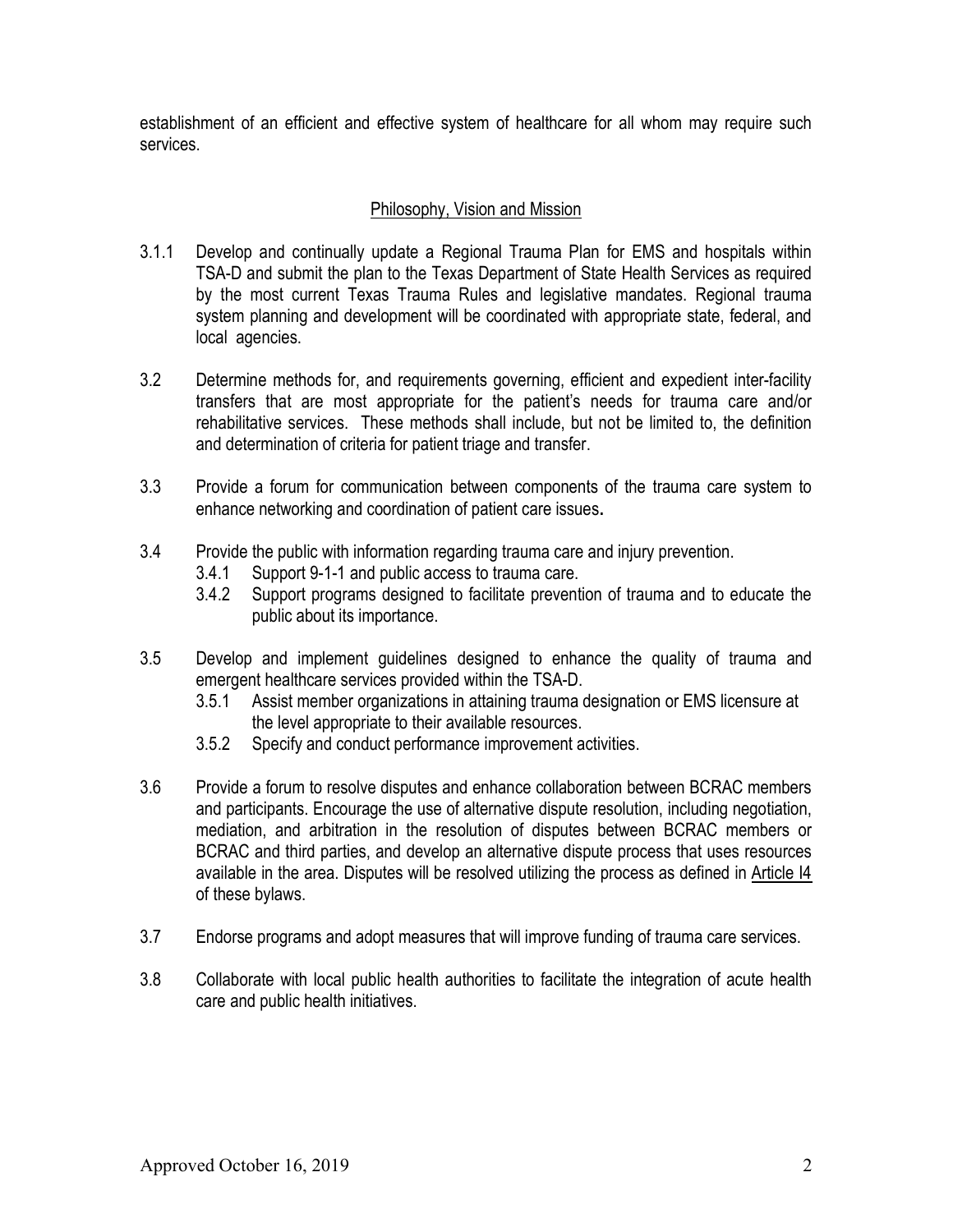# Members

- 4.1 Membership Categories
	- 4.1. Members
		- 4.1.1 Organizations, agencies and entities providing health-related care, education, injury prevention, advocacy, rehabilitation or preparedness within TSA-D shall be eligible for voting membership in BCRAC.
		- 4.1.2 Each Member shall have one vote.
	- 4.2 Associate Members
		- 4.2.1 Individuals or organizations not identified above shall be eligible for associate membership.
		- 4.2.2 Associate Members are non-voting.
	- 4.3 Final determination of Member or Associate Member status shall be approved by the Executive Committee.
- 4.2 Voting Membership Qualifications

4.2.1 Voting Membership shall consist of those entities which render direct service to emergency medical/trauma patients in TSA-D. Entities eligible to hold voting memberships are hospitals residing within the TSA-D service area, emergency medical service providers providing emergency medical services within the TSA-D service area or come into the TSA-D service area from areas outside to provide or facilitate emergency medical care, and are licensed by the Texas Department of State Health Services, and registered First Responder organizations. A qualified entity shall submit an application to the BCRAC for membership.

- 4.2.2 A Voting Member must be an active participant as defined by the BCRAC Bylaws. The Executive Committee will certify active participation in the BCRAC, as defined by the Regional Trauma Plan.
- 4.2.3 Each Voting Member entity shall be entitled to one vote. A Voting Member entity shall designate in writing one representative from that entity to vote on its behalf and one alternate representative to vote in the event the designated representative is not present. The Voting Member entity designation shall be as stated on the membership application for the entity requesting or renewing membership into the BCRAC that is signed by an authorized officer or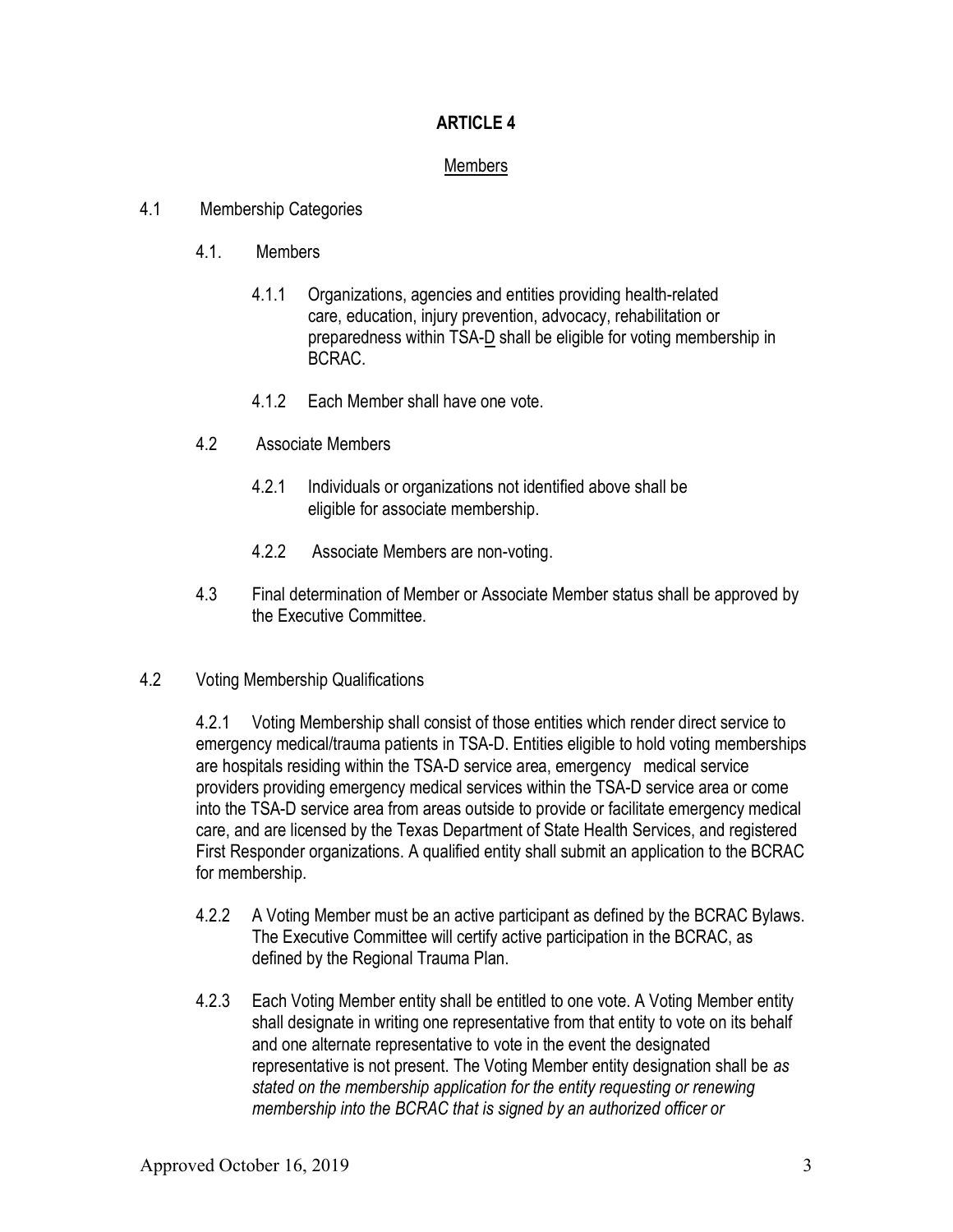administrator of that entity, and delivered to the Chair, the Secretary, or the Executive Coordinator prior to the General Assembly meeting. Other alternative proxies may be presented to the Chair, Secretary, or Executive Coordinator by phone call, text message, email, fax, or US mail prior to the call to order of the meeting. A designated representative and alternate representative shall serve until the Voting Member entity delivers a new designation in writing to the Chair, Secretary, or Executive Coordinator. Voting Member entities are eligible for grant and other funding when all requirements established by the BCRAC are met.

 4.2.4 Voting member entities must meet the following requirements to be eligible to vote at the General Assembly meetings and to meet participation requirements for funding eligibility. The requirements for eligibility include:

- A. Attendance at seventy-five (75%) percent of the regularly scheduled General Assembly meetings each fiscal year.
- B. Participation at the committee level in at least fifty (50%) percent of the regularly scheduled committee meetings of at least one (1) standing committee per fiscal year.
- C. Completion of the annual protocol affidavit to include bypass and diversion protocols by EMS providers that transport patients. First responder organizations (FRO) that do not transport would be exempt from this section.
- D. Completion of annual needs assessment form, whether or not needs are contemplated for the fiscal year, on or before December 1<sup>st</sup>.
- E. Submit all receipts and paperwork associated with funding to the Treasurer/Executive Coordinator by the date set by the Treasurer/Executive Coordinator in each funding cycle.
- F. Payment of all assessed dues by December 1st of each year.
	- F.1. Members will be assessed dues in the amount of \$200 per fiscal year.

F.2. Associate members will be assessed dues in the amount of \$100 per fiscal year.

- G. BCRAC participation will be recorded and kept by the Secretary, and will be based upon the State of Texas' fiscal year September 1st through August 31st.
- H. Participation on EMSystem which is to be updated daily by the lead facilities, Hendrick Medical Center North and Hendrick Medical Center South. All other First Responders, EMS Services, and hospitals will update at least weekly, or as requested by RAC-D or EMSystem requirements.
- I. Hospitals and licensed EMS providers will submit completed performance improvement reports quarterly on or before the due date set for said reporting by the PI Committee. First Responder Organizations (FRO) that do not transport would be exempt from this section.
- 4.2.5 If a member should lose its voting eligibility, it may apply for reinstatement of the surrendered or terminated membership. Such application shall consist of a written request for reinstatement to the BCRAC stating why the applicant should be considered for reinstatement and outlining the applicant's plans for full participation appropriate to their type of membership. The application shall be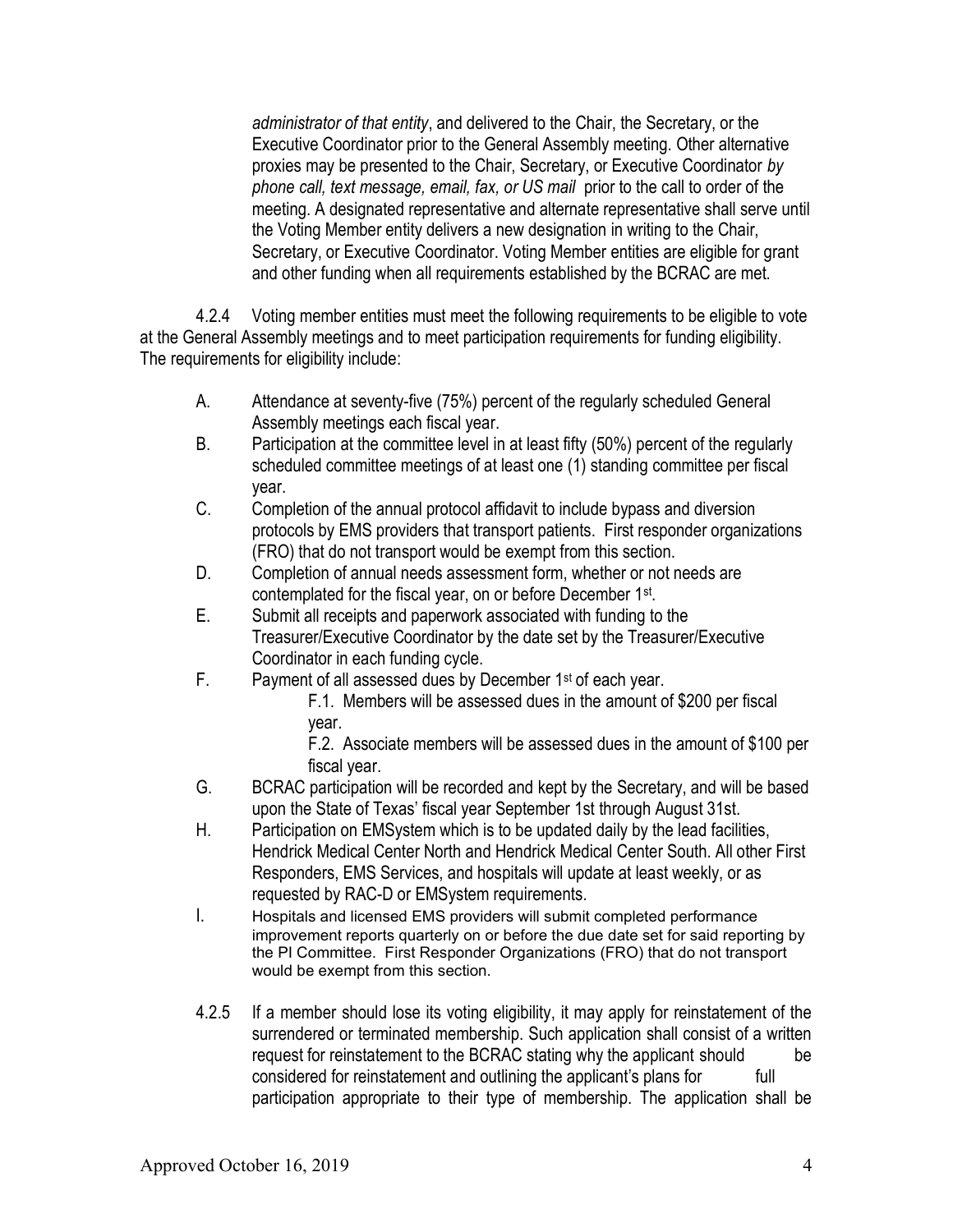submitted to the BCRAC Secretary and/or Executive Coordinator and forwarded to the Executive Committee. The Executive Committee may recommend reinstatement or denial of same to the General Assembly. The recommendation of the Executive Committee shall be adopted upon a majority vote of the Voting **Members** 

- 4.3 General (Non-Voting) Membership Qualifications
	- 4.3.1 Associate Membership requires that the member reside or provide care in TSA-D and be, but not limited to, at least one of the following: an EMS representative, a healthcare professional involved with trauma care, a representative of a trauma care facility, a local government or council of governments representative, or an individual or organization representative involved in trauma care, public safety, injury prevention, or rehabilitation. It shall also include health-related entities or individuals who by virtue of their status in the community may become involved during procurement of emergency medical services, including but not limited to, mass casualty or disaster incidents. Consumers and the general public shall also be encouraged to join the organization.
	- 4.3.2 Associate Members must apply for membership.
	- 4.3.3 Associate Members may attend and participate in General Assembly meetings and may serve on committees as appointed by the Executive Committee, but may not vote except when the Executive Committee requests a poll of the General Assembly.
- 4.4 Ex-Officio membership Qualifications
	- 4.4.1 Ex-Officio membership shall consist of governmental entities that have regulatory or oversight interests in the provision of emergency medical services or trauma care. Examples of those who shall hold ex-officio membership are employees of the Texas Department of State Health Services, city or county health departments, the Executive Coordinator and all other employees, whether contracted or salaried, of the BCRAC.
	- 4.4.2 Ex-Officio members are non-voting members, are not required to pay dues, and are not counted for purposes of constituting a quorum.

 4.5 Members who wish to surrender membership must do so in writing. Resignation letters must be directed to the BCRAC Executive Coordinator, Secretary and/or Chair. If the membership being surrendered is that of a Voting Member, the surrender must be signed by the person who has been designated to cast votes for the entity.

4.6 Regular and routine business of the BCRAC meetings shall be accomplished by the Voting Membership in accordance with Robert's Rules of Order, except as otherwise superseded by specific articles in these bylaws, and not further disallowed by rule or statute.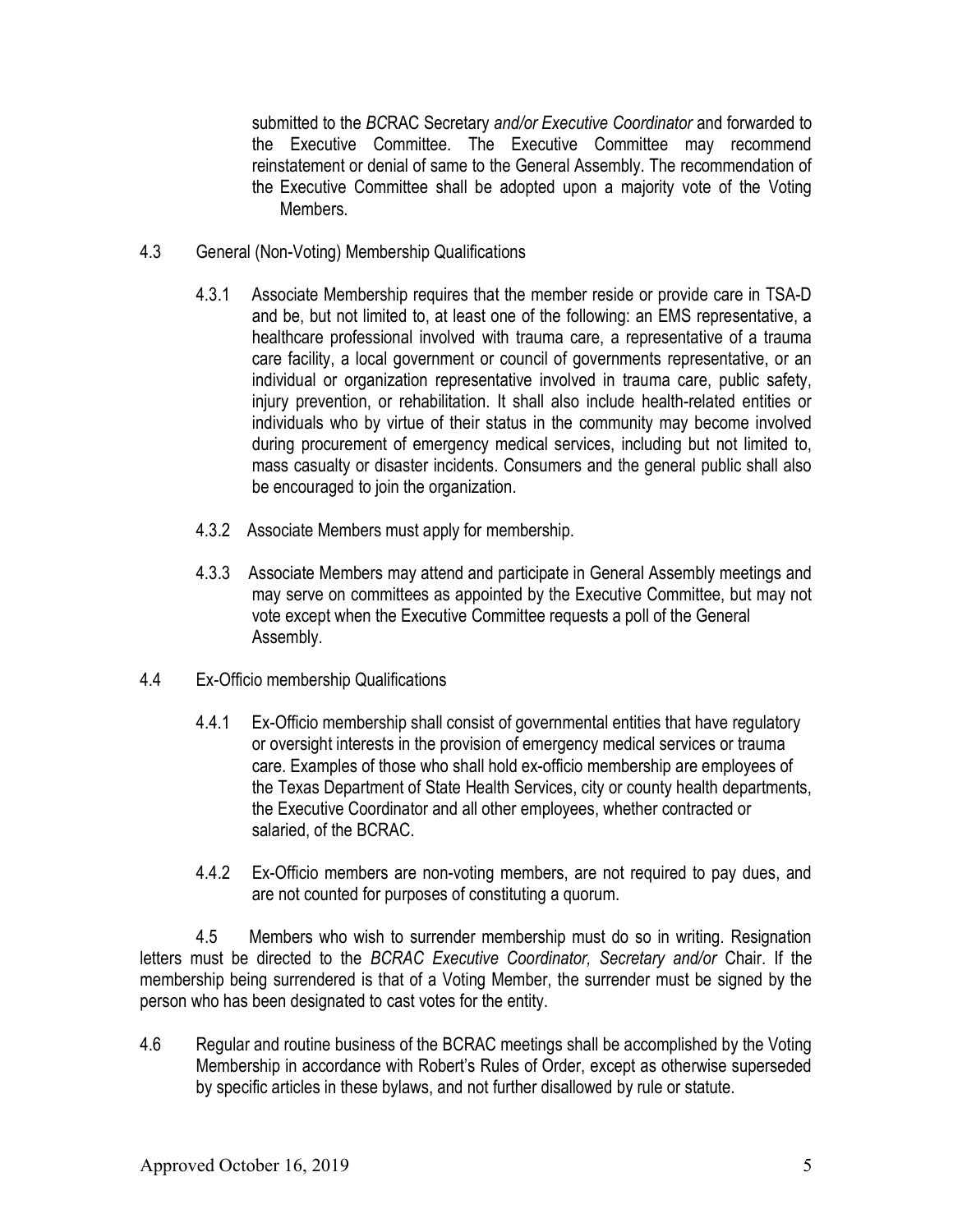4.7 A quorum for conducting the business of the Voting Membership shall consist of at least fifty (50) percent plus one (1) of the voting members.

## ARTICLE 5

### **Officers**

- 5.1 Officers will include the following positions and will be elected by a simple majority of the Voting Membership, with terms to commence September 1st of the year elected.
	- A. Chair
	- B. Vice Chair
	- C. Secretary
	- D. Treasurer
	- E. Past Chair (ex-officio)
- 5.2 Duties of Officers
	- 5.2.1 The Chair shall be the executive officer of the BCRAC and shall:
		- A. Set the agenda and preside at meetings of BCRAC.
		- B. Make interim appointments as needed with the approval of the Executive Committee; and confirmation of the General Assembly at the next scheduled meeting.
		- C. Sign agreements and contracts with prior authorization of the Executive Committee.
		- D. Call special meetings when necessary.
		- E. Shall act as the designated authorized BCRAC representative at required and appropriate state, local, and regional meetings or appoint a designated representative in their absence should the Vice-Chair be unable to act.
		- F. Ensure the Voting Membership is informed of all appropriate state and legislative activities.
		- G. Perform other tasks as deemed necessary by the Executive Committee.
		- H. Direct the day-to-day activities and responsibilities of the Executive Coordinator and any contracted support staff, if applicable.
		- I. Act as the Registered Agent for the corporation.
		- J. Function as the Public Information Officer in all media contacts involving the BCRAC, or appoint a designee or designees to act in that capacity.
		- K. Work in concert with the Vice-Chair regarding all duties and responsibilities of the office.
		- L. Execute with attestation of any officer, all deeds, mortgages, bonds, contracts, or other instruments that the Executive Committee has authorized to be executed. However, the Chair may not execute instruments on behalf of the organization if this power is expressly delegated to another officer or agent of the organization by the Executive Committee, the bylaws, prohibited by law, or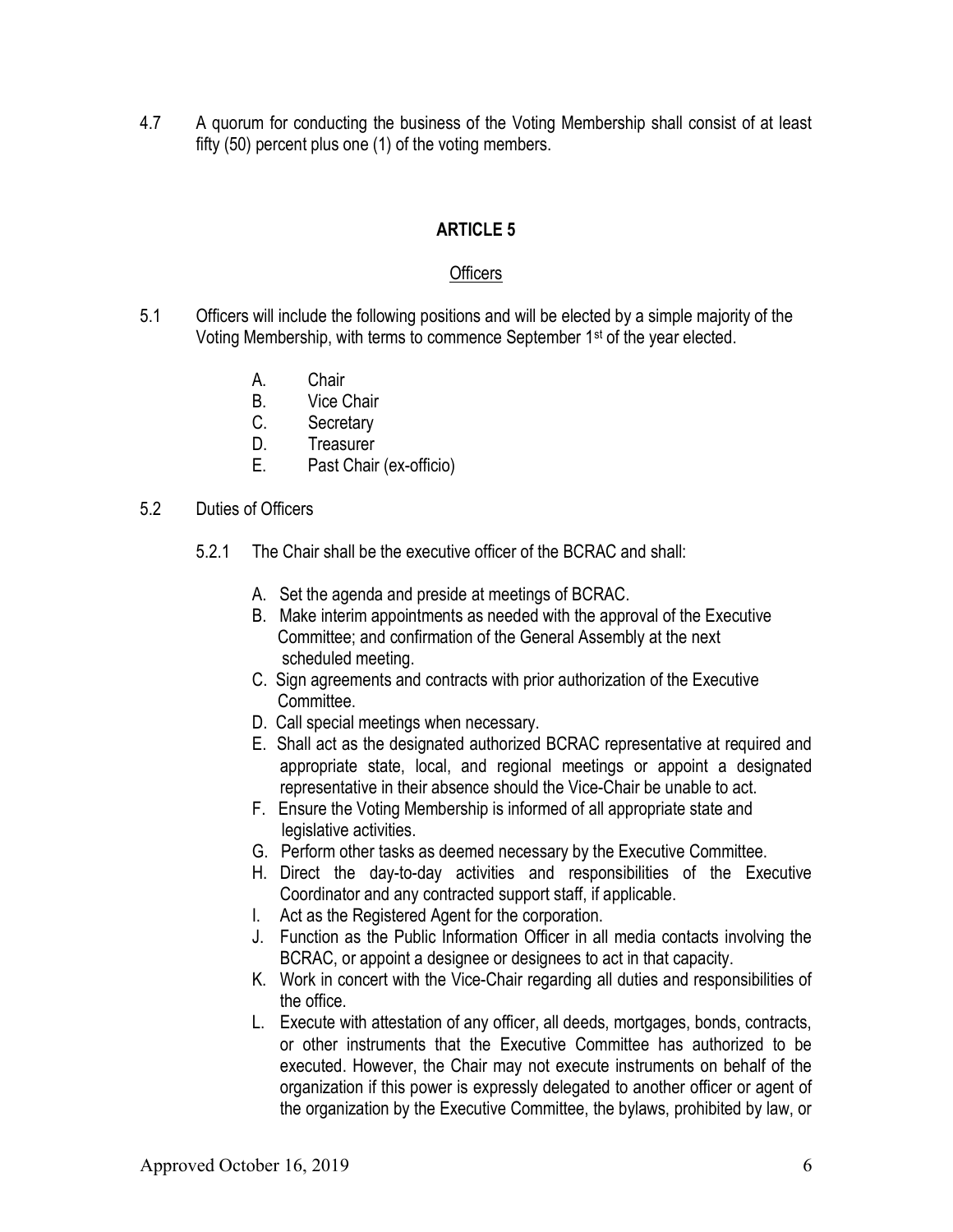not authorized by the Executive Committee. Authorization may be obtained from the Executive Committee by called meeting with written notification, by hand delivery, facsimile, regular mail, or e-mail upon 7 days' notice. Authorization may otherwise be attained by telephonic or electronic conferencing of all members of the Executive Committee with 72-hours notice.

M. Attend all pertinent State and regional meetings as recommended or required.

5.2.2 The Vice-Chair shall:

- A. Perform the duties of Chair in the absence of the Chair and perform such duties as assigned by the Chair, the Executive Committee or the Voting Membership.
- B. Attend all pertinent State and regional meetings as recommended or required.
- 5.2.3 Responsibilities of the Secretary:

 A. Notify all member entities not less than two (2) weeks prior to both Executive Committee and General Assembly meeting dates; an agenda with items that are descriptive and specific must be provided. Meeting times, dates, & locations shall be posted to the BCRAC website at least two (2) weeks prior to the meeting; and the Secretary shall ensure dissemination of all notices required by the Bylaws. B. Certify and sign all records, documents, acts, and proceedings of the organization.

- C. Maintain a meeting attendance roster to include voting members.
- D. Call roll of voting members.

E. Determine which members are eligible to participate in voting and funding each September for the fiscal year, make notification via mail or electronically of any disparities to the entity and allow thirty (30) days for correction, if applicable,after which the decision is binding. Report to be made to the Executive Committee of those eligible and ineligible at the October Executive Committee meeting. For those considerations which cannot be corrected the entity will be given one (1) year to correct these deficiencies. The entity will be allowed voting privileges, but will not be eligible for funding during the probationary year. Non-compliance will result in the entity becoming an associate member rather than a voting member the following year.

F. Receive, maintain, and verify all ballots in all elections of the BCRAC.

G. Maintain a register of the name and mailing address of each member.

H. Ensure minutes are kept of all proceedings of the Executive Committee

 and BCRAC General Assembly meetings, including posting same on the BCRAC website OR arrange for stenographic representation/recording of all BCRAC meetings, including, but not limited to, General Assembly, Executive Committee, and committee meetings; and maintain exact representation of all motions, discussions, and votes in the affirmative, negative, or abstention by participants. I. Manage and maintain the correspondence of the organization.

 J. Make available for inspection and copying by members of the BCRAC all previously approved meeting minutes, including both the Executive Committee and General Assembly, at all Executive Committee and General Assembly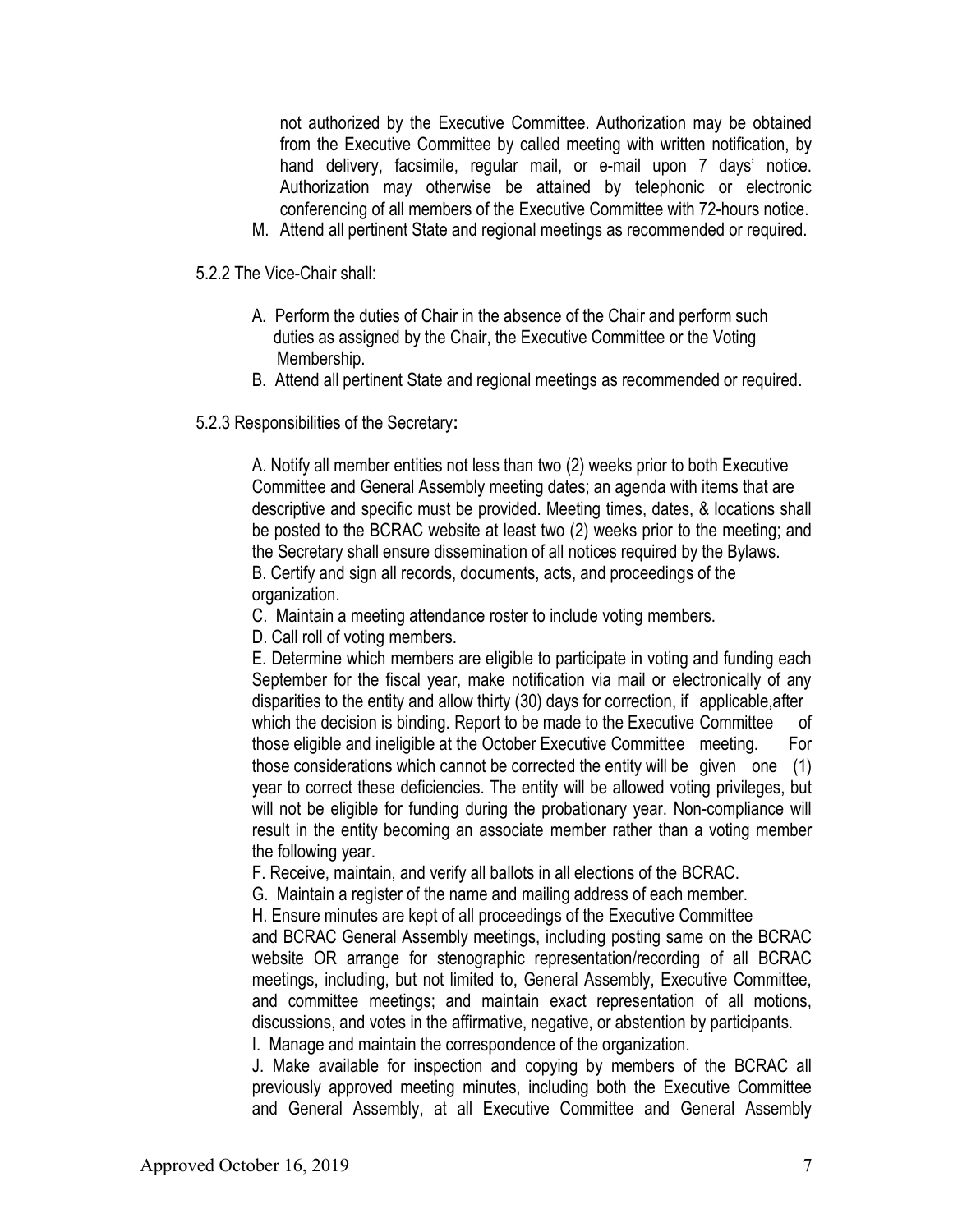meetings.

 K. Make available for inspection and copying by members of the BCRAC all draft meeting minutes, including both the Executive Committee and the General Assembly, at all Executive and General Assembly meetings.

 L. Maintain and distribute current information from the Texas Department of State Health Services to the respective entities/organizations.

 M. Maintain an accurate inventory of all equipment purchased by the BCRAC, to include equipment that is stored at a location that is designated by the BCRAC, assigned to specific organizations, or loaned to organizations within the BCRAC.

 N. If applicable, delegate duties and responsibilities to the office of the Executive Coordinator and other support staff as necessary in keeping with the Executive Coordinator's job description; with the proviso to maintain oversight over all delegated responsibilities.

- 5.2.5 Responsibilities of the Treasurer:
	- A. Manage all funds and assets of the BCRAC, as provided in the Bylaws or as directed by the Executive Committee.
	- B. Monitor monies due and payable to the BCRAC. Deposit all monies in the name of the organization in banks, trust companies, or other depositories as provided in the bylaws or as directed by the Chair and Executive Committee. Endorsements for deposit to the credit of the BCRAC in any duly authorized depositories may be made without countersignature by an officer or agent of the BCRAC, or hand stamped impression in the name of the BCRAC.
	- C. Be responsible for the writing of checks and disbursement of funds discharging the obligations of the organization as directed by the Executive Committee. He/she shall also monitor and balance the checking account(s) and spread sheets for the various programs and prepare updated postings. An itemized listing of all receivables and checks disbursed are to be included. Funds may not be drawn from BCRAC accounts without the signature of two (2) elected officers, except as otherwise set forth in the bylaws. For checks in the amount of \$1,000.00 or less, one signature from an elected officer or the Certified Public Accountant contracted by the Executive Committee and approved by the General Assembly for this purpose is allowed.
	- D. Have charge and custody of and be responsible for all funds and securities of the organization. He/she may be authorized by the Executive Committee to expend amounts up to \$1,000.00 per month over and above the approved budget; and said expenditures will be disclosed to the General Assembly at the next scheduled meeting.
	- E. Supervise the preparation of the annual budget with assistance from staff and present to Executive Committee for approval. After Executive Committee approval, the draft budget will be presented to general membership for final approval
	- F. Maintain the financial records of the BCRAC and arrange for an independent annual audit when so directed by the Executive Committee.
	- G. Make available for inspection and copying by members of the BCRAC the organization's complete books (including receipts, invoices, etc.), and records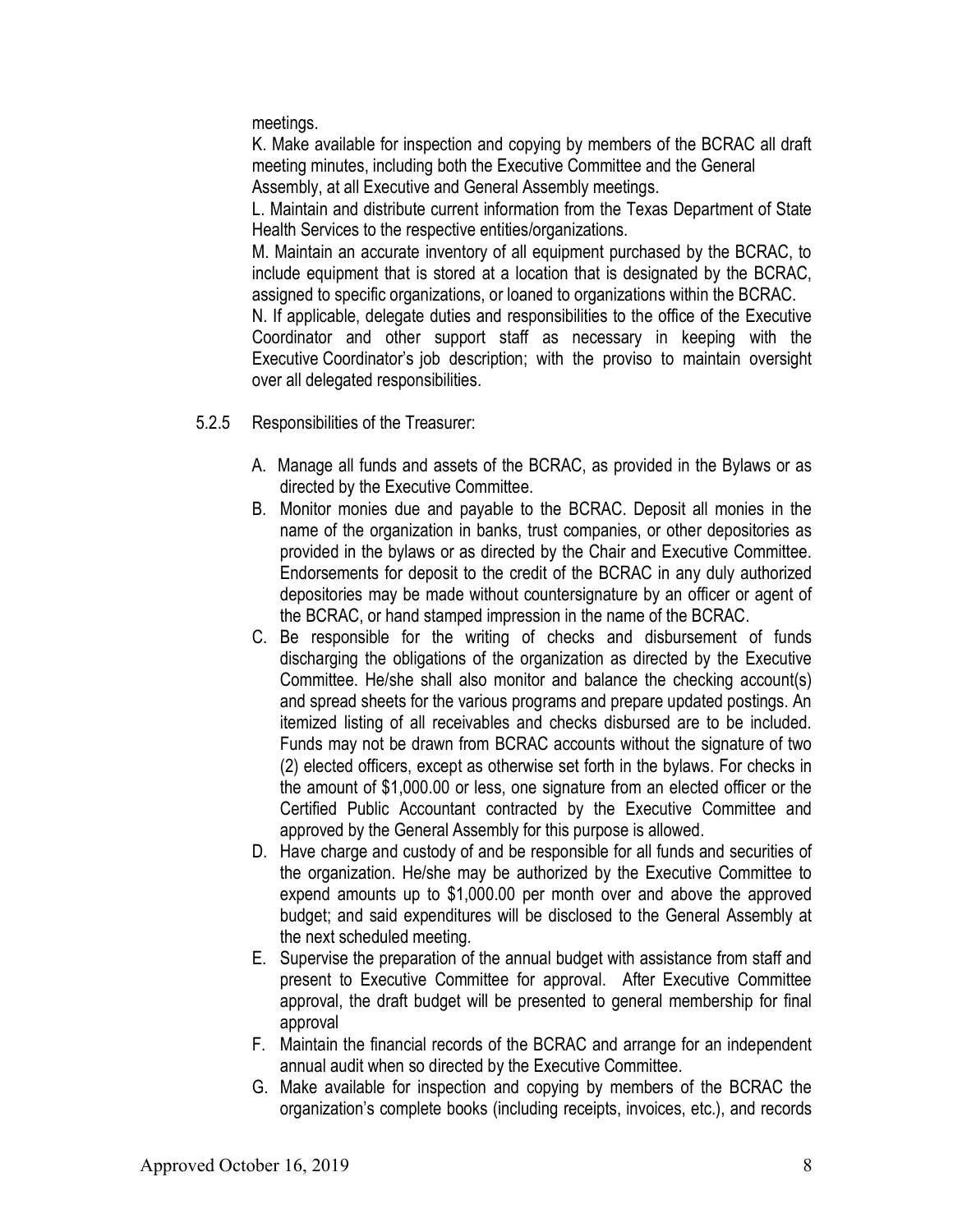of account.

- H. Maintain accurate and current financial records, including records relating to line-item accounting of all income and expenditures, and provide a suitable number of hard copies at all Executive Committee and General Assembly meetings.
- I. Make available for inspection and copying by members of the BCRAC all quarterly income and expenditure reports at all Executive Committee and General Assembly meetings.
- J. Together with the Secretary, receive and verify all ballots in all elections of the organization.
- K. Certain duties as defined in Section 5.2.5 and responsibilities as set forth in this article may be delegated to the Executive Coordinator contracted by the Executive Committee and approved by the General Assembly for this purpose, with the proviso to maintain oversight over all delegated responsibilities.
- 5.2.6 Attendance requirements: All officers and Executive Committee members must attend seventy-five (75%) percent of required meetings.
- 5.3 Terms of Office
	- A. Chair two-year term, elected in even years.
	- B. Vice Chair two-year term, elected in odd years.
	- C. Secretary two-year term, elected in even years.
	- D. Treasurer two-year term, elected in odd years.

# ARTICLE 6

## Executive Committee

- 6.1 The Executive Committee shall be elected by majority vote of the eligible Voting Members and shall include the officers of the BCRAC (the Chair, Vice Chair, Secretary, and Treasurer and Immediate Past Chair), the Executive Coordinator (if applicable), Five (5) Hospital Representatives, Four (4) EMS Provider representatives, and one (1) First Responder organization representative.
	- 6.1.1 Fifty (50%) percent plus one (1) shall constitute a quorum of the Executive Committee.
- 6.2 The Immediate Past Chair is Ex-Officio, a non-voting member.
- 6.3 Executive Committee responsibilities:
	- A. The Executive Committee shall serve as the administrative body for the organization and may exercise all powers of the BCRAC and do all such lawful acts as are not otherwise prohibited by statute, by the Articles of Incorporation of the Big Country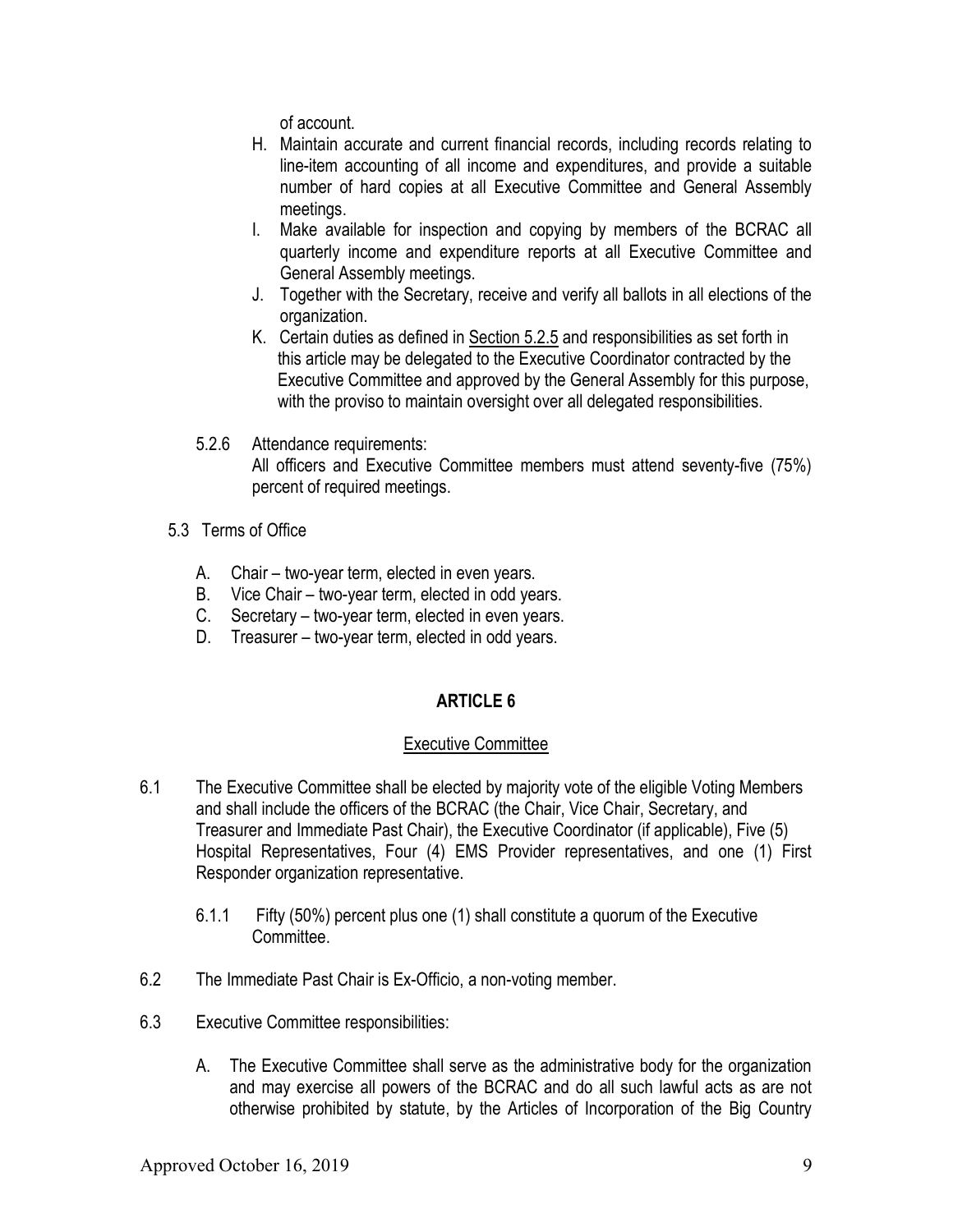Regional Advisory Council, or by these bylaws.

- B. Each member of the Executive Committee shall be vested with one vote on all matters submitted to a vote. Decisions of the Executive Committee shall be by majority vote. The Chair may only cast a vote in the event there is a tie vote. A majority vote is a majority of the members present.
- C. Members must attend seventy-five (75%) percent of the scheduled meetings of the Executive Committee unless there are extenuating circumstances as approved by the Executive Committee.
- D. Each member of the Executive Committee shall participate on at least one (1) committee of his/her choice during each fiscal year.
- E. The Executive Committee administers the budget and approves expenditures. The Committee shall have approval of the General Assembly in the development and disbursement of such funds.
- F. The Executive Committee may contract an Executive Coordinator, Certified Public Accountant, and appropriate support staff to maintain permanent offices.
- G. The Executive Committee shall monitor and review the financial status of the organization.
- H. The Executive Committee shall consider and act upon recommendations of the standing or ad hoc committees, make policy, coordinate the overall operation of the organization, and assign and oversee the work delegated to the Executive Coordinator or Certified Public Accountant.
- I. The Executive Committee shall be charged with the development and adherence to guidelines involving the selection, responsibilities, and renewal or termination of potential contracted entities to include, but not be limited to, outside accounting services and legal representation.
- J. The Executive Committee will oversee adherence to the Bylaws and the Regional Trauma Plan.
- K. All actions taken by the Executive Committee will be taken to the General Assembly for final approval and ratification.
- L. The Executive Committee may only accept on behalf of the organization any contribution, gift, bequest, or devise for the general purposes or for any special purpose of the organization. The Executive Committee may make gifts and give charitable contributions that are not prohibited by the Articles of Incorporation, bylaws, state law, or any requirements for maintaining the organization's federal and state non-profit tax status.
- M. The members of the Executive Committee shall not receive any compensation for their services in their capacity as members or in carrying out any acts or duties with respect thereto, except as specifically authorized by the Executive Committee and approved by the General Assembly. Provided, however, that nothing herein contained shall preclude any Executive Committee member from serving the BCRAC in any other capacity and from receiving compensation for same, or from receiving reimbursement for all reasonable and necessary expenses actually incurred (including travel expenses) as may be expressly authorized by the Executive Committee.
- N. The Executive Committee shall document a yearly review of the Texas Department of State Health Services Guidelines for Executive Committee Membership.
- O. The Executive Committee shall appoint replacement officers as needed, and said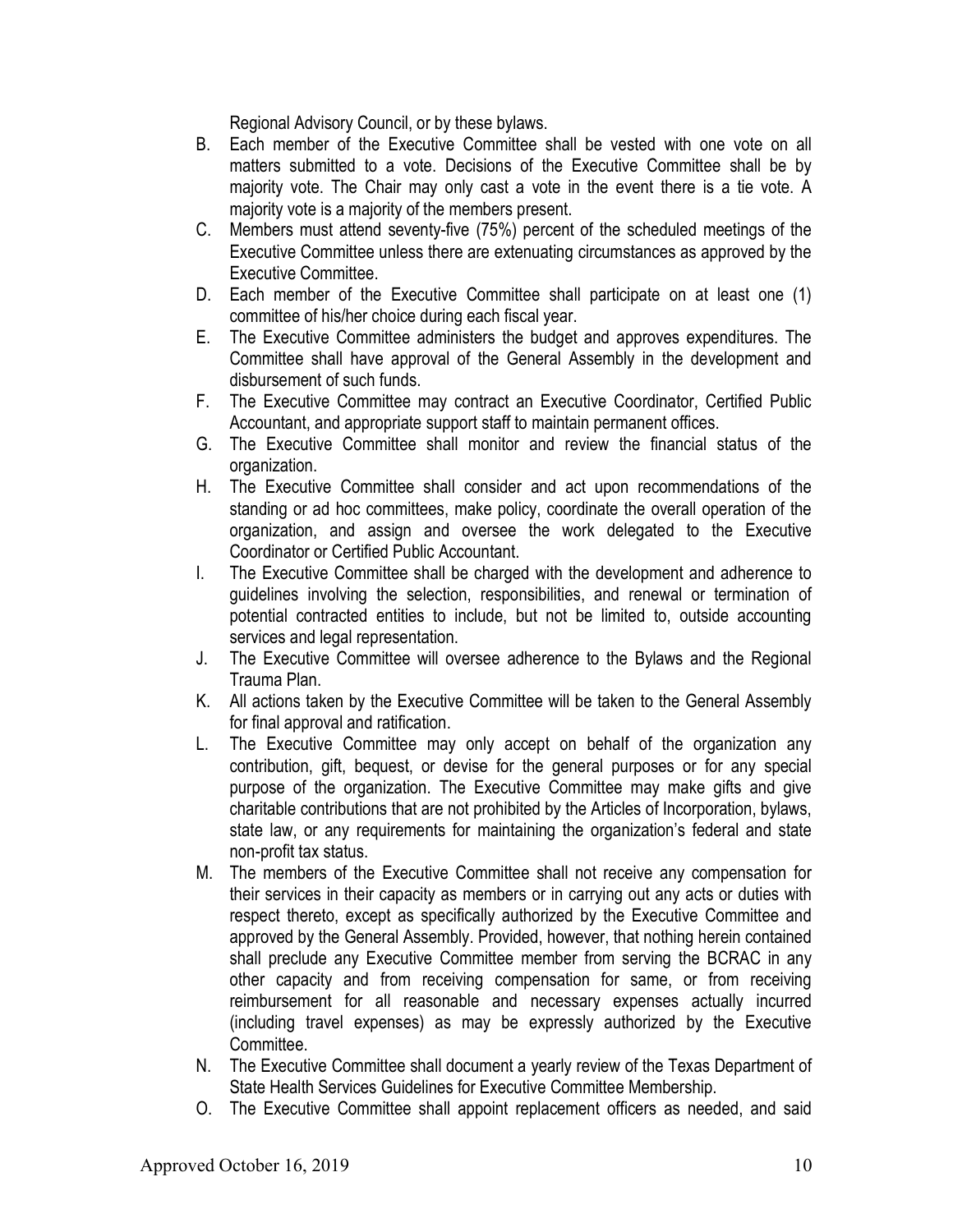appointment will be confirmed at the next general assembly meeting.

- P. The Executive Committee must be bonded prior to the beginning of their activities.
- Q. The Executive Committee shall review the compliance of any provider as it pertains to receiving payments from DSHS contracts. If compliance is not met, as it is outlined in documents mailed to the provider, the Executive Committee may reallocate funds as appropriate under the current contract.

## 6.4 Standards of Conduct

- 6.4.1 A member of the Executive Committee shall discharge the duties of the position in good faith, in a manner that he/she reasonably believes to be in the best interest of the organization and with the care an ordinary and prudent person in a like position would exercise under similar circumstances; a person who so performs those duties is not liable by reason of being or having been a member of the Executive Committee of the organization.
- 6.4.2 A member of the Executive Committee is entitled to rely on information, opinions, reports, or statements, including financial statements and other financial data, in each case prepared or presented by: (1) One or more officers or employees of the organization whom the Committee member reasonably believes to be reliable and competent; (2) Counsel, public accountants, or other persons as to matters that the Committee reasonably believes are within the person's professional or expert competency; and (3) A committee that has been duly appointed whom the Committee member reasonably believes to merit confidence
- 6.5 Terms of Office (Executive Committee Members)

(3) Hospital Representatives and (2) EMS Representatives- 2 Year Term- Elected in Odd Years

(2) Hospital Representatives and (2) EMS Representatives- 2 Year Term- Elected in Even Years

(1) First Responder Representative- 2 Year Term- Elected in Even Years.

# ARTICLE 7

# Election of Officers and Executive Committee Members

- 7.1 The Executive Committee shall appoint a nominating committee in April of each year to consist of at least three (3) Voting Members. The Nominating Committee shall ensure the availability of the candidates and propose a slate of nominees which reflects the composition required in Section 6.1 to be presented to the Voting Membership. The committee will present the list of nominees to the General Assembly at the July meeting. Open nominations from the floor will be accepted at the July meeting.
	- 7.1.1 Qualifications for nomination:

A. A candidate shall be a representative designated by a voting entity.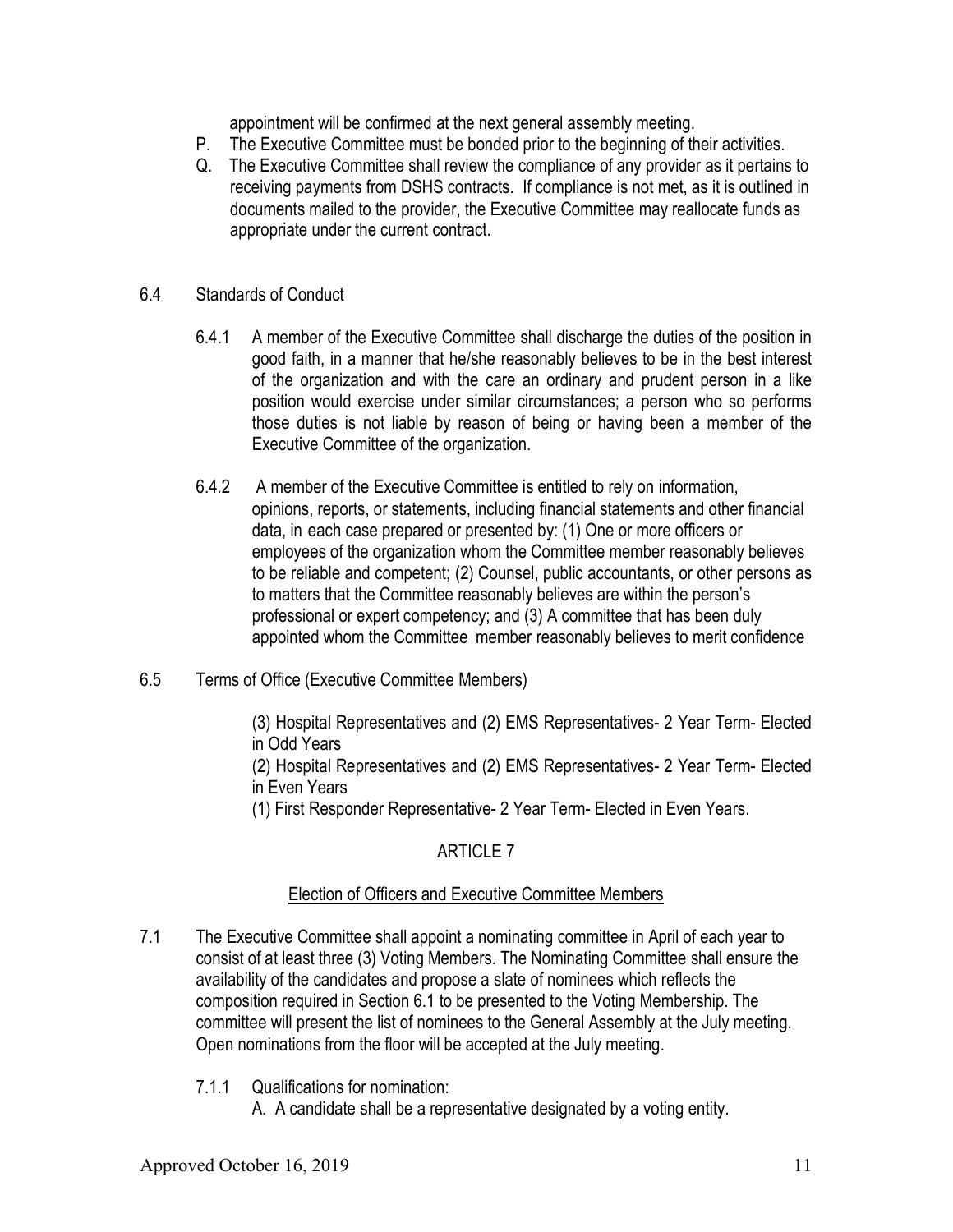- B. A candidate shall express a willingness to serve.
- 7.2 Election of the Officers and Executive Committee members shall take place at the July meeting of the General Assembly by ballot. Election shall be by a majority of the Voting Members at which a quorum is present and voting. Newly elected officers will take office on September 1st, following the election.
- 7.3 The Secretary and Treasurer shall oversee elections.
- 7.4 In the event an office is vacated by resignation or any other cause, an interim replacement officer shall be appointed by the Executive Committee until an election can be held at the next scheduled meeting of the General Assembly.
- 7.5 An Officer who does not comply with assigned responsibilities and/or does not meet the attendance requirements for scheduled meetings may be relieved of office by recommendation by a majority vote of the Executive Committee at a meeting at which a quorum is present in accordance with Vernon's Texas Civil Statutes Title 32 Chapter 9 and presented to the General Assembly for approval by majority vote at the next scheduled meeting. The vacated position will be voted upon by the General Assembly with the term to complete the original term of office.
- 7.6 Under the authority granted by the Texas Non-Profit Corporation Act, Article 1936, any officer elected or appointed by the organization may be removed from office upon conviction of a crime or misdemeanor or upon entering into a deferred adjudication agreement resulting from charges of a crime or misdemeanor which impacts the integrity of the BCRAC or its eligibility for State and/or Federal funding.

## Meetings

- 8.1 The BCRAC shall conduct quarterly General Assembly meetings open to the public. General Assembly Meetings will occur in the months of October, January, April, and July. Meeting notices will be posted to the BCRAC website at least 14-days prior to the meeting. Agendas will be posted at least 7 days prior to the meeting date. Special General Assembly meetings may be called by the Chair or at the request of any five (5) Voting Members. Notice of a special meeting and agenda shall be transmitted to Voting Members and the Executive Committee no less than fourteen (14) calendar days in advance and shall state the place, day, time of the meeting, as well as the purpose of the meeting. A quorum of the Voting Members and the Executive Committee as defined in Section 4.6 must be present to take any action at a General Assembly meeting.
- 8.2 Meetings of the Executive Committee will occur monthly at a time and date to be determined by the Chair and committee members at each meeting unless a certain repetitive date is agreed upon. The Secretary or Executive Coordinator shall send out notification to the membership seven (7) days in advance.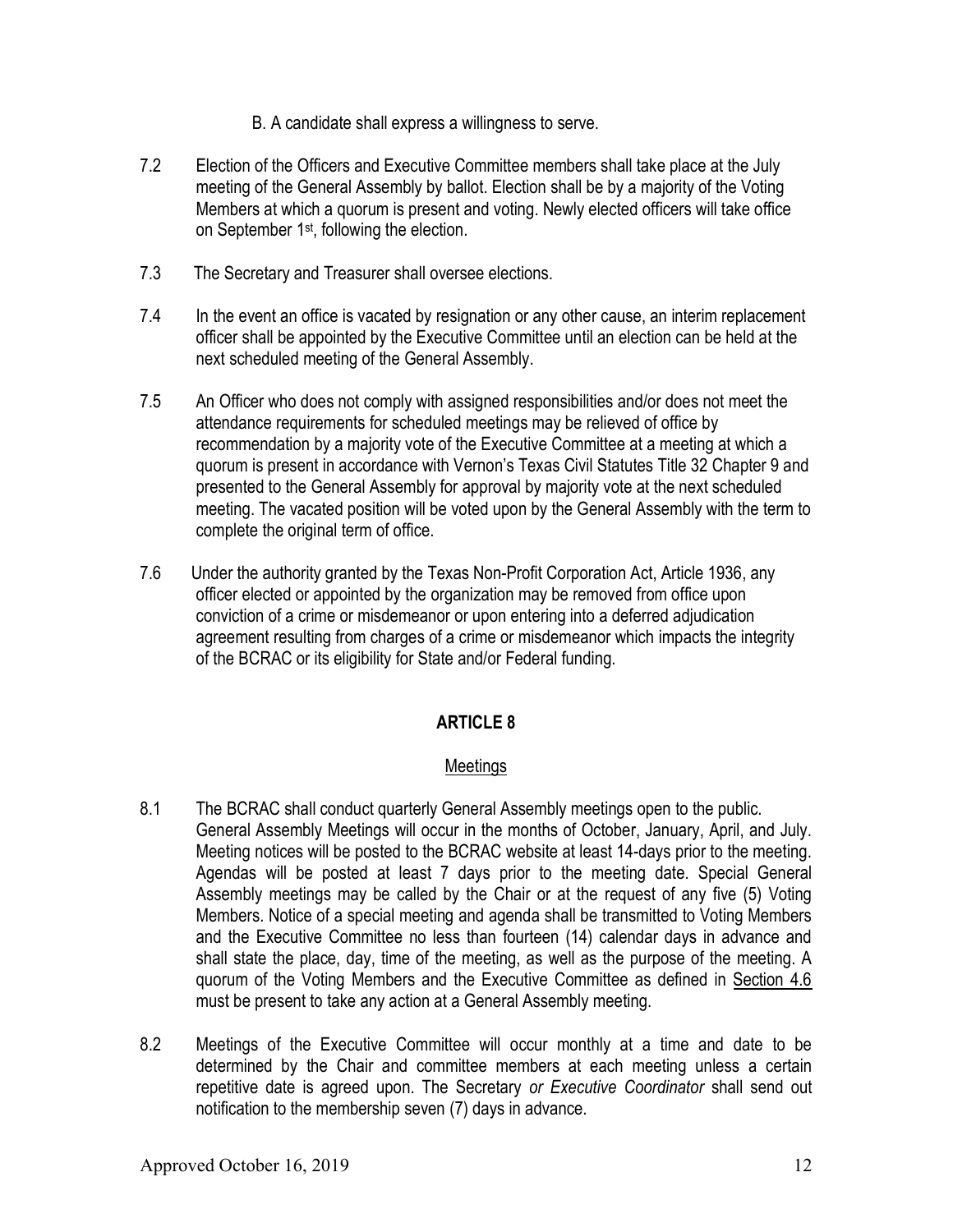- 8.3 Special meetings of the Executive Committee may be called by or at the request of the Chair or any three (3) committee members upon seven (7) days notice. Additionally, telephonic or electronic conferencing of all members of the Executive Committee may be performed with 72-hour notice. The Secretary shall record up or down votes at said meetings, and a summary of the meeting must be included in the organization's minutes.
- 8.4 Standing committee meetings will occur quarterly in conjunction with BCRAC meetings at a time selected by the *Executive Committee* in concert with the members; or at other times as agreed upon by members of the committees. Committee chairs will be members of the Executive Committee. Standing committee chairs will present their reports at the quarterly General Assembly meetings if required or requested.
- 8.5 At such time as video conferencing or other mechanisms for remote attendance of meetings becomes available, at the discretion of the Executive Committee, these modalities may be made available for selective meetings.

## **Standing Committees**

- 9.1 Composition and Areas of Emphasis
	- 9.1.1 Standing committees shall be broadly representative of the general membership, specific to the focus of the committee.
	- 9.1.2 The Chair or Executive Committee may assign additional focus areas to standing committees as needed.
	- 9.1.3 Standing committee charges, focus areas, and structure will be defined in the Regional Trauma System Plan
	- 9.1.4 Standing committees will consist of members assigned by the Executive Coordinator; and the Chair of each committee will be an Executive Committee member on each committee. The Trauma Performance Improvement Committee will include at least one (1) representative each from Hendrick Medical Center North and Hendrick Medical Center South. The EMS/Pre-Hospital Committee is an exception to this section. The chair of each committee is responsible for recording minutes of committee meetings and reporting to the General Assembly meeting.

Standing Committees are as follows:

- 9.2 Injury Prevention and Education Committee
- 9.3 EMS/Pre Hospital Committee
- 9.4 Trauma Performance Improvement Committee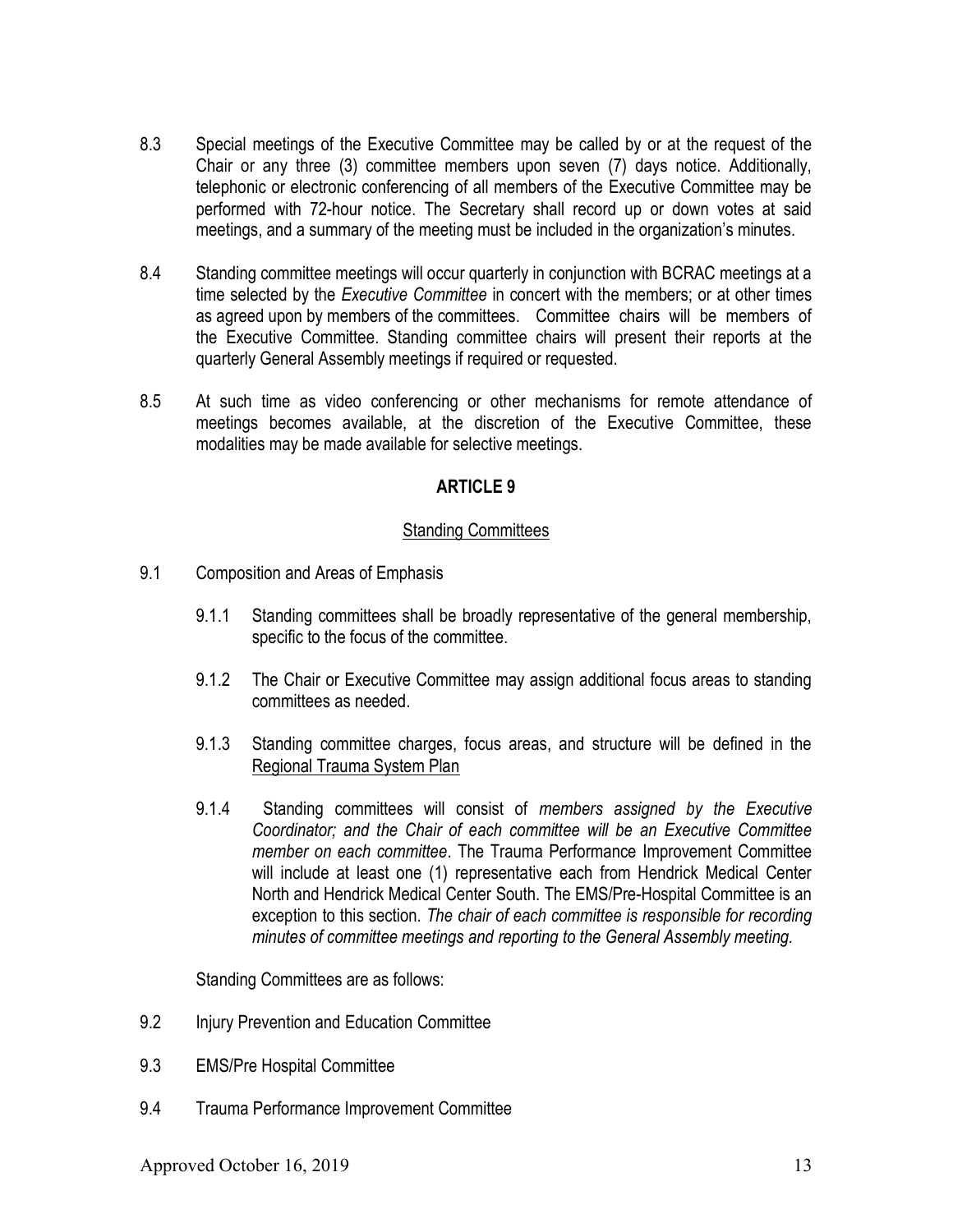- 9.4.1 Trauma Performance improvement process will follow the guidelines as detailed in section 161.031 – 161.032 and Section 773.092(e) of the Texas Health and Safety Code, which detail the confidentiality afforded activities of this type. The Executive Committee will monitor the activities of the Trauma Performance Improvement **Committee**
- 9.5 Finance and Budget Committee
- 9.6 Education and Public Information Committee
- 9.7 Hospital Committee
- 9.8 Additional committees not mentioned above are defined by charges, focus areas and structure within the Regional Trauma Plan.

### Fiscal Policies

BCRAC shall maintain current, true and accurate financial records, including all income and expenditures. All records, books and annual reports of the financial activity of BCRAC shall be kept at the registered or principal office of BCRAC in accordance with applicable statute, guidance or advisement.

- 10.1 The fiscal year for BCRAC is defined as the first day of September through the last day of August of the following year.
- 10.2 BCRAC shall maintain financial records in accordance with Generally Accepted Accounting Principles (GAAP).
- 10.3 BCRAC provides financial report(s) in accordance with contract or grant guidance or as otherwise required.
- 10.4 BCRAC is a nonprofit organization under Section 501(c)(3) of the Internal Revenue Code of 1986, as amended, as recognized by the Internal Revenue Service. As such, no one individual or entity may profit from the activities of BCRAC.
- 10.5 The Finance Committee in collaboration with BCRAC staff prepares a budget annually. The budget is presented for approval to the Executive Committee.
- 10.6 The Executive Committee may accept, on behalf of BCRAC, any contribution, gift, bequest, or devise for the general purpose or for any special purpose of BCRAC.
- 10.7 BCRAC may be dissolved by a vote of at least seventy-five percent (75%) of the voting membership present and voting. Upon dissolution, any eligible existing funds of BCRAC shall be distributed to an appropriate organization or entity that shall utilize the funds to continue the mission of BCRAC for all citizens of TSA-D.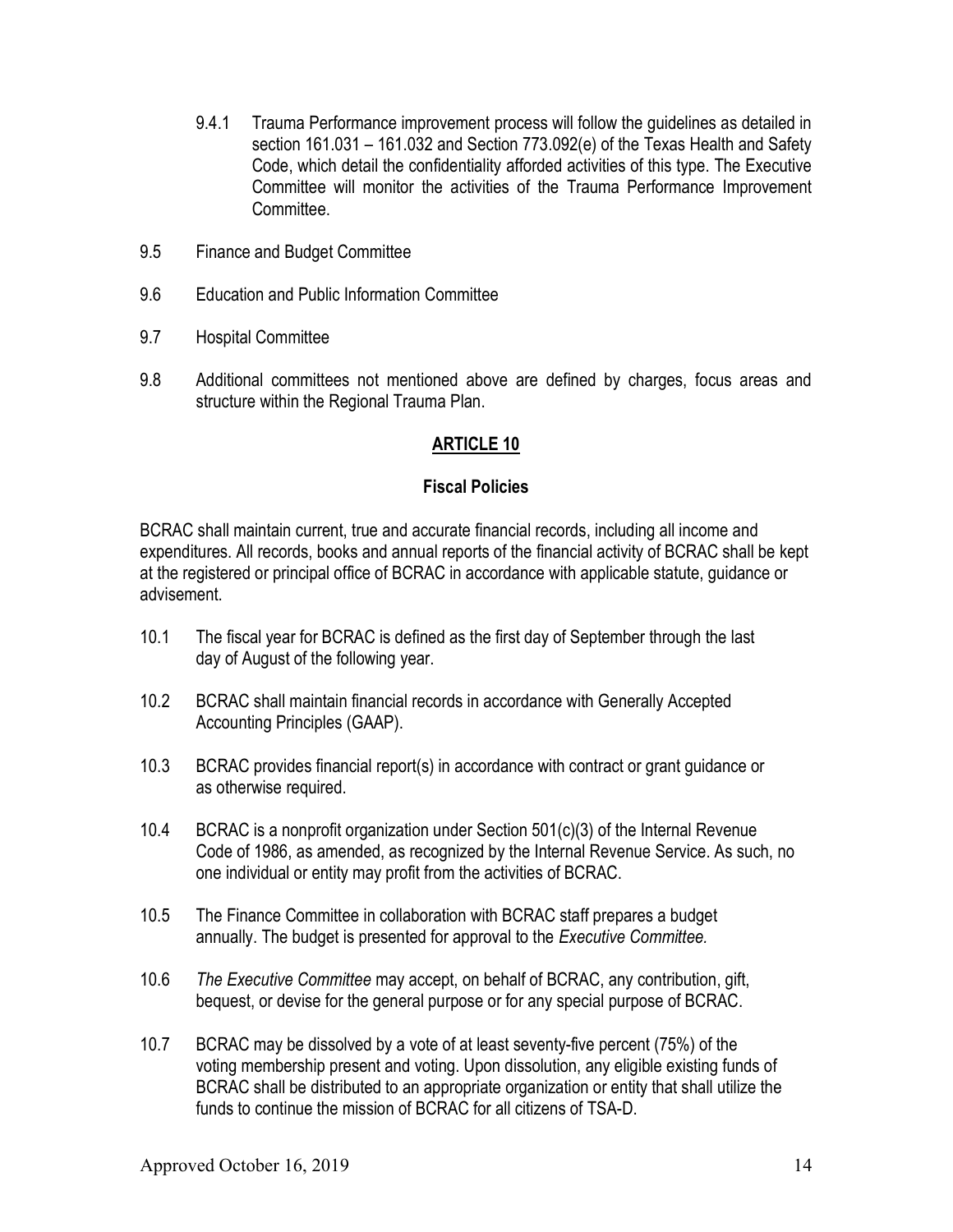- 10.8 BCRAC shall indemnify a person who was, is, or is threatened to be made a named defendant or respondent in a proceeding because the person is or was a director, officer, employee or agent of BCRAC only if it is determined in accordance with Sub-section 10.8.4 of this Section that the person:
	- 10.8.1 Acted in good faith;
	- 10.8.2 Reasonably believed;
		- 10.8.2.1 In the case of conduct in his or her official capacity as a director, officer, employee or agent of BCRAC, that his or her conduct was in BCRAC's best interests;
		- 10.8.2.2 In all other cases, that his or her conduct was at least not opposed to BCRAC's best interests;

10.8.3 In the case of any criminal proceeding, had no reasonable cause to believe his or her conduct was unlawful.

10.8.4 A person described in this Section shall not be indemnified for obligations resulting from a proceeding:

- 10.8.4.1 In which the person is found liable on the basis that personal benefit was improperly received by him or her, whether or not the benefit resulted from an action taken in the person's official capacity; or
- 10.8.4.2 In which the person is found liable to BCRAC.
- 10.8.5 The termination of a proceeding by judgment, order, settlement, or conviction, or upon a plea of nolo contendere, or its equivalent, is not of itself determinative that the person did not meet the requirements set forth in this Section.
- 10.8.6 A person shall be indemnified under this Section against judgments, penalties (including excise and similar taxes), fines, settlements, and reasonable expenses actually incurred by the person in connection with the proceeding, but if the proceeding was brought by or on behalf of BCRAC, the indemnification is limited to reasonable expenses actually incurred by the person in connection with the proceeding.
- 10.8.7 A determination of indemnification under this Section must be made:
	- 10.8.7.1 By a majority vote of a quorum consisting of the members of the Executive Committee who at the time of the vote are not named defendants or respondents in the proceeding;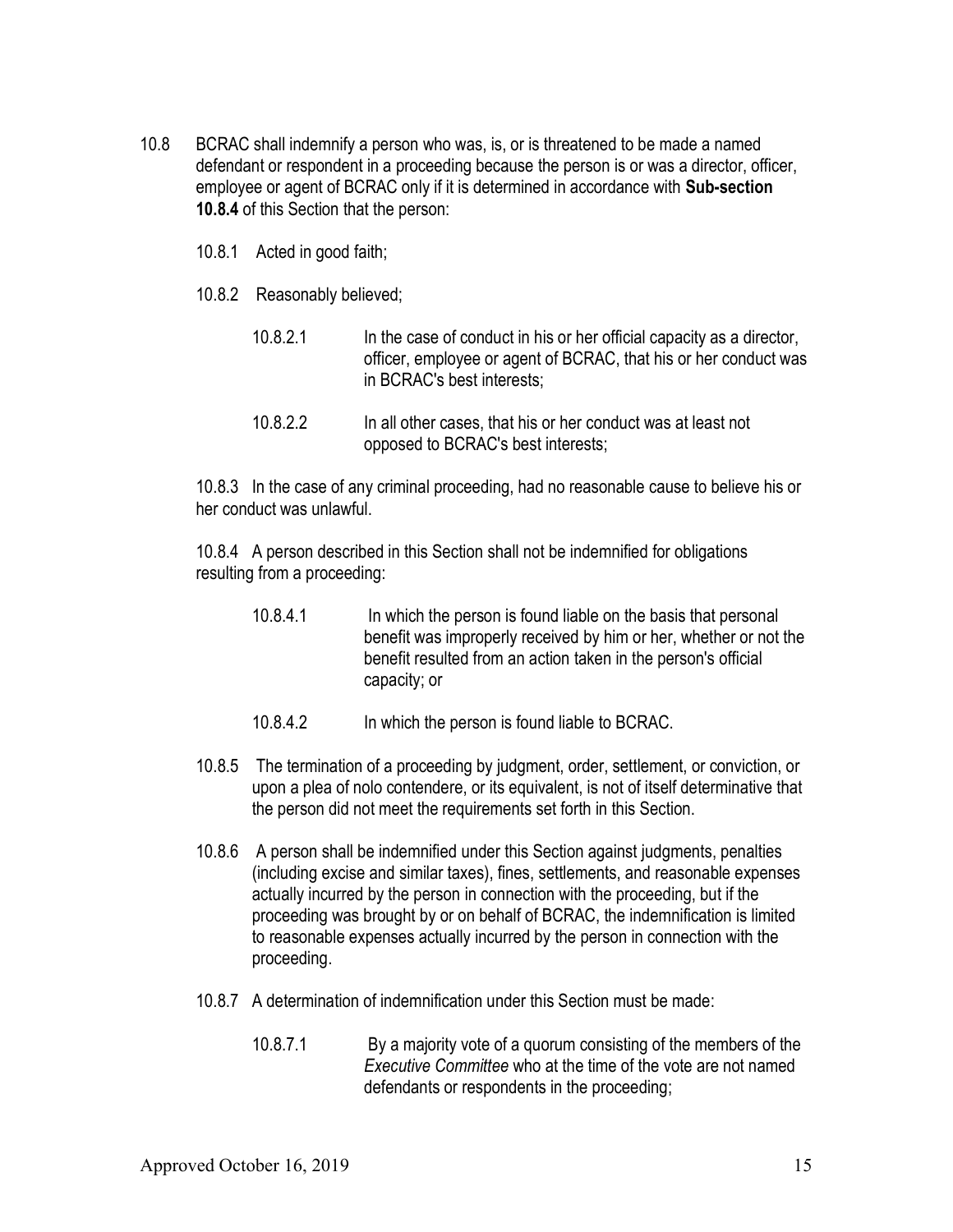- 10.8.7.2 If such a quorum cannot be obtained, by a majority vote of a committee of the members of the Executive Committee, designated to act in the matter by a majority vote of all members of the Executive Committee, consisting solely of two or more members of the Executive Committee who at the time of the vote are not named defendants or respondents in the proceeding;
- 10.8.7.3 By special legal counsel selected by the members of the Executive Committee or a committee of the Executive Committee by vote as set forth in Paragraphs 10.8.7.1 or 10.8.7.2 of this Section, or, if such a quorum cannot be obtained and such a committee cannot be established, by a majority vote of all members of the Executive Committee; or
- 10.8.7.4 By the members in a vote that excludes the vote of any members of the Executive Committee who are named defendants or respondents in the proceeding.
- 10.8.8 Authorization of indemnification and determination as to reasonableness of expenses must be made in the same manner as the determination that indemnification is permissible, except that if the determination that indemnification is permissible is made by special legal counsel, authorization of indemnification and determination as to reasonableness of expenses must be made in the manner specified by Sub-section 10.8.7.3 of this Section for the selection of special legal counsel.
- 10.8.9 BCRAC shall indemnify directors (throughout this Article, "director" shall be deemed to include any member of the *Executive Committee*), officers, employees and agents of BCRAC against reasonable expenses incurred by them in connection with a proceeding in which they are named a defendant or respondent because they are or were acting in such capacity if they have been wholly successful, on the merits or otherwise, in the defense of the proceedings.
- 10.8.10 If, in a suit for the indemnification required by **Sub-section 10.8.9** of this Section, a court of competent jurisdiction determines that the director, officer, agent or employee is entitled to indemnification under such Section; such person shall be awarded the expenses incurred in securing the indemnification.
- 10.8.11 If, upon application of a director, officer, employee or agent of BCRAC, a court of competent jurisdiction determines, after giving any notice the court considers necessary, that such person is fairly and reasonably entitled to indemnification in view of all the relevant circumstances, whether or not he or she has met the requirements set forth in this Section or has been adjudged liable in the circumstances described by Sub-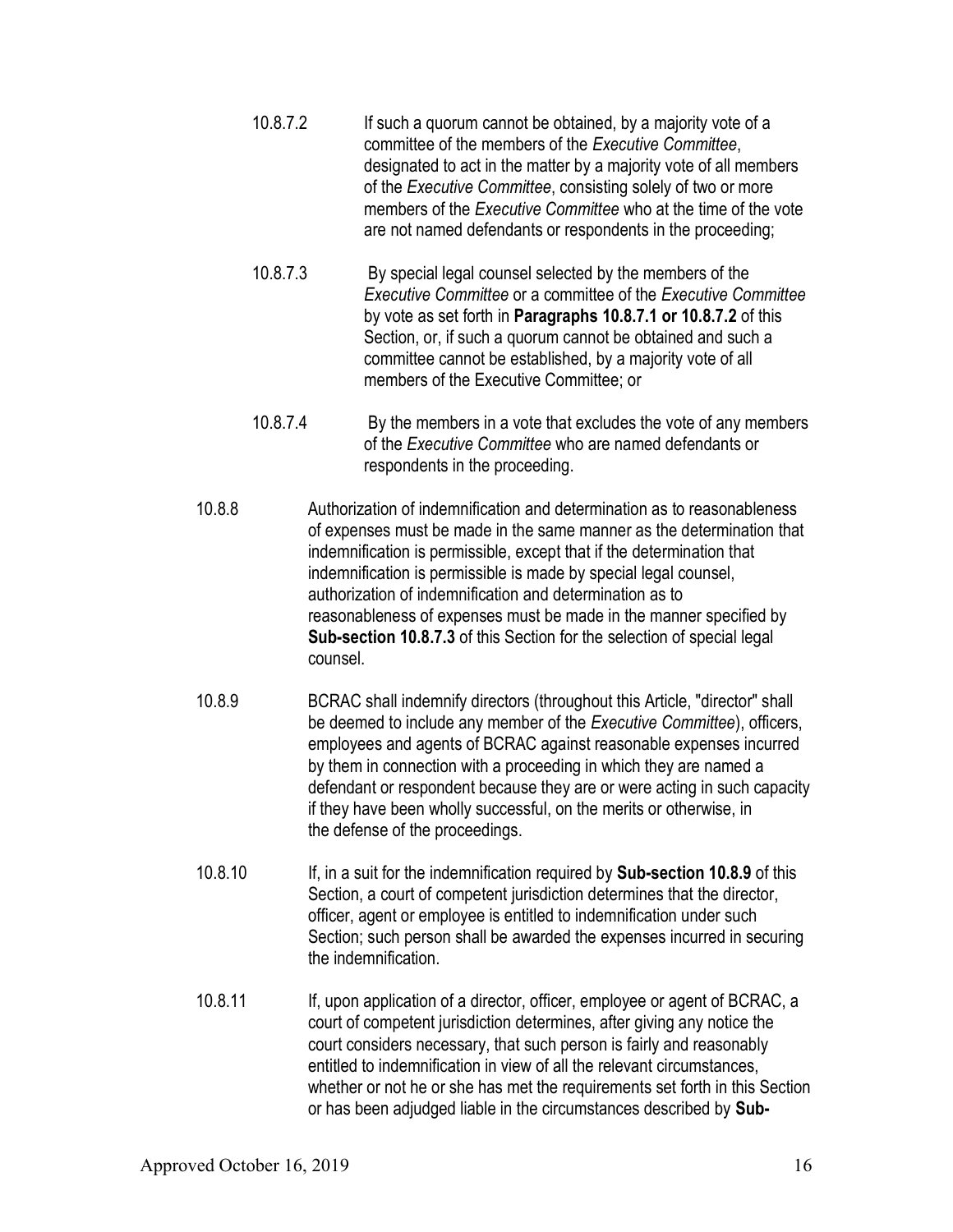section 10.8.4 of this Section, the court may order the indemnification that the court determines is proper and equitable. The indemnification shall be limited to reasonable expenses if the proceeding is brought by or in behalf of BCRAC or if such person is found liable on the basis that personal benefit was improperly received by him or her, whether or not the benefit resulted from an action taken in the person's official capacity.

- 10.8.12 Reasonable expenses incurred by a director, officer, employee or agent who was, is, or is threatened to be made a named defendant or respondent in a proceeding shall be paid or reimbursed by BCRAC in advance of the final disposition of the proceeding after:
	- 10.8.12.1 BCRAC receives a written affirmation by such person of his or her good faith belief that he or she has met the standard of conduct necessary for indemnification under this Section and a written undertaking by or on behalf of such person to repay the amount paid or reimbursed if it is ultimately determined that he or she has not met those requirements; and
	- 10.8.12.2 A determination that the facts then known to those making the determination would not preclude indemnification under this Section. Determinations and authorizations of payments under this Section must be made in the manner specified by 10.8.7 of this Section for determining that indemnification is permissible.
- 10.8.13 As may be provided by specific action of the Executive Committee, BCRAC may purchase and maintain insurance on behalf of any person who is or was a director, officer, employee or agent of BCRAC against any liability asserted against him or her and incurred by such person in such a capacity or arising out of his or her status, whether or not BCRAC would have the power to indemnify him or her against the liability under this Section

## 10.9 Limitation of Liability

A director of BCRAC shall not be liable to BCRAC or its members for monetary damages arising as a result of an act or omission committed by the director while acting within his or her capacity as a director, except that this Section shall not eliminate or limit the liability of a director for:

- 10.9.1 Breach of a director's duty of loyalty to BCRAC or its members;
- 10.9.2 An act of omission not in good faith or that involves intentional misconduct or a knowing violation of the law;
- 10.9.3 A transaction from which a director received an improper benefit, whether or not the benefit resulted from an action taken within the scope of the director's office; or
- 10.9.4 An act or omission for which the liability of a director is expressly provided for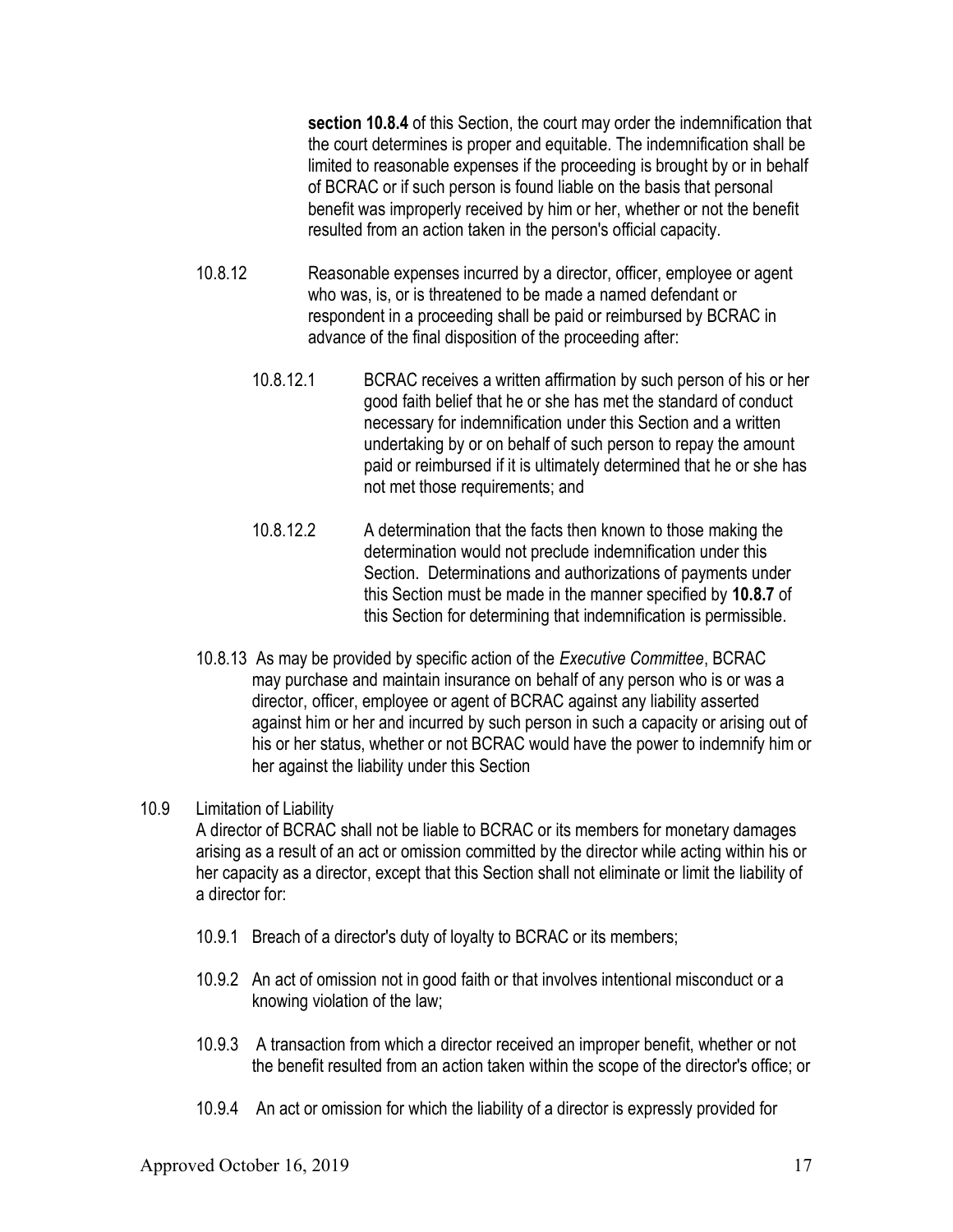by statute.

10.10 Annual Audit – The Executive Committee provides that an annual audit of BCRAC's financial records be performed every year by a qualified agency or individual within four months of the end of the fiscal year.

## ARTICLE 11

#### Parliamentary Authority

11.1 "Robert's Rules of Order, Revised" shall be used as a general guide to parliamentary procedure for meetings

## ARTICLE 12

### Bylaws

- 12.1 The Bylaws may be amended or repealed and new bylaws adopted by a two-thirds (2/3) vote of the Voting Membership present.
- 12.2 The Bylaws will be constructed in accordance with the laws of the State of Texas and/or requirements set forth by the Texas Department of State Health Services to meet contractual obligations.
- 12.3 If any bylaw is held to be invalid, illegal, or unenforceable in any respect, the invalidity, illegality, or enforceability shall not affect any other provision, and the Bylaws shall be construed as if the invalid, illegal, or unenforceable provision had not been included in the bylaw.
- 12.4 The Bylaws shall be binding upon the Executive Committee and the Membership and inure to the benefit of the BCRAC.
- 12.5 An annual review of the Bylaws will be conducted by an Ad Hoc bylaws committee to maintain compliance with DSHS legislation and changes that occur within BCRAC. Suggested amendments shall be presented during any General Assembly meeting for approval by the Voting Members. A two-thirds (2/3) majority vote of the Voting Members present is required for approval.
- 12.6 Notification of meetings regarding scheduled bylaw changes must be sent to all voting members either via mail or electronically.
- 12.7 Revisions to the BCRAC bylaws must be clearly delineated and the set of bylaws being replaced will be removed from the website.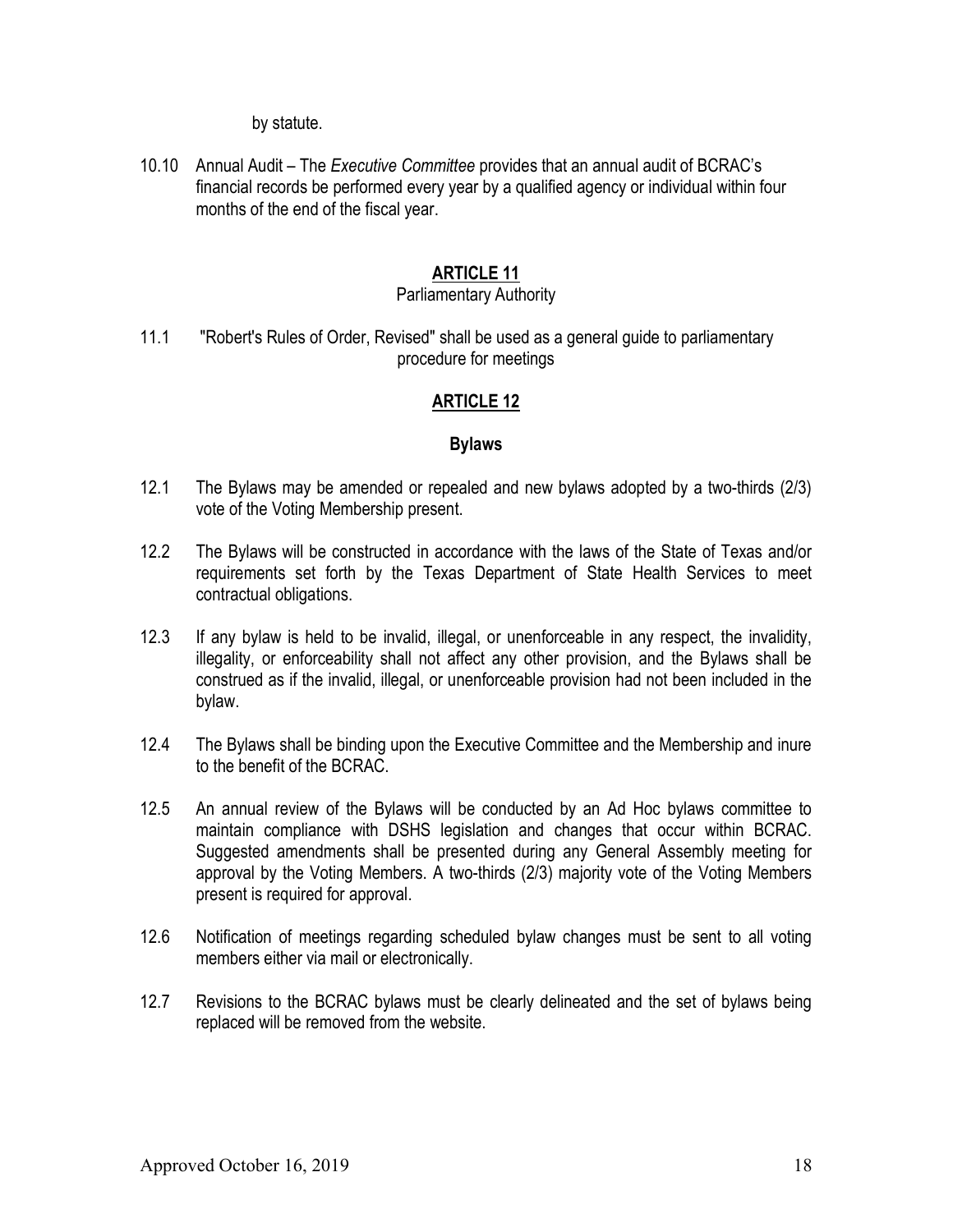### **Signatures**

13.1 These Bylaws shall be effective immediately after approval by a majority vote of the General Membership and signed and dated by the Secretary.

## ARTICLE 14

#### Proxies

Voting by proxy is prohibited.

## ARTICLE 15

### Financial Books and Records

- 15.1. Banking
	- A. Bank must be FDIC secured and have at least one branch located within Trauma Service Area D.
	- B. The Executive Coordinator / Chair will have access to account statements.

#### 15.2. Signatures

Two Executive officers are required to sign checks over \$1000..

- 15.3. Expenses
	- A. Expenses must be approved by a majority of the Executive Committee.
	- B. The Final Budget shall be approved by the Executive Committee and ratified by the General Membership

# ARTICLE 16

# Transactions of the BCRAC

16.1 Conflicts of Interest: The BCRAC shall not make any loan to any member or officer of the BCRAC and shall not transact business with any Executive Committee member or officer. This does not include dedicated legislative mandated State funding to Hospitals or EMS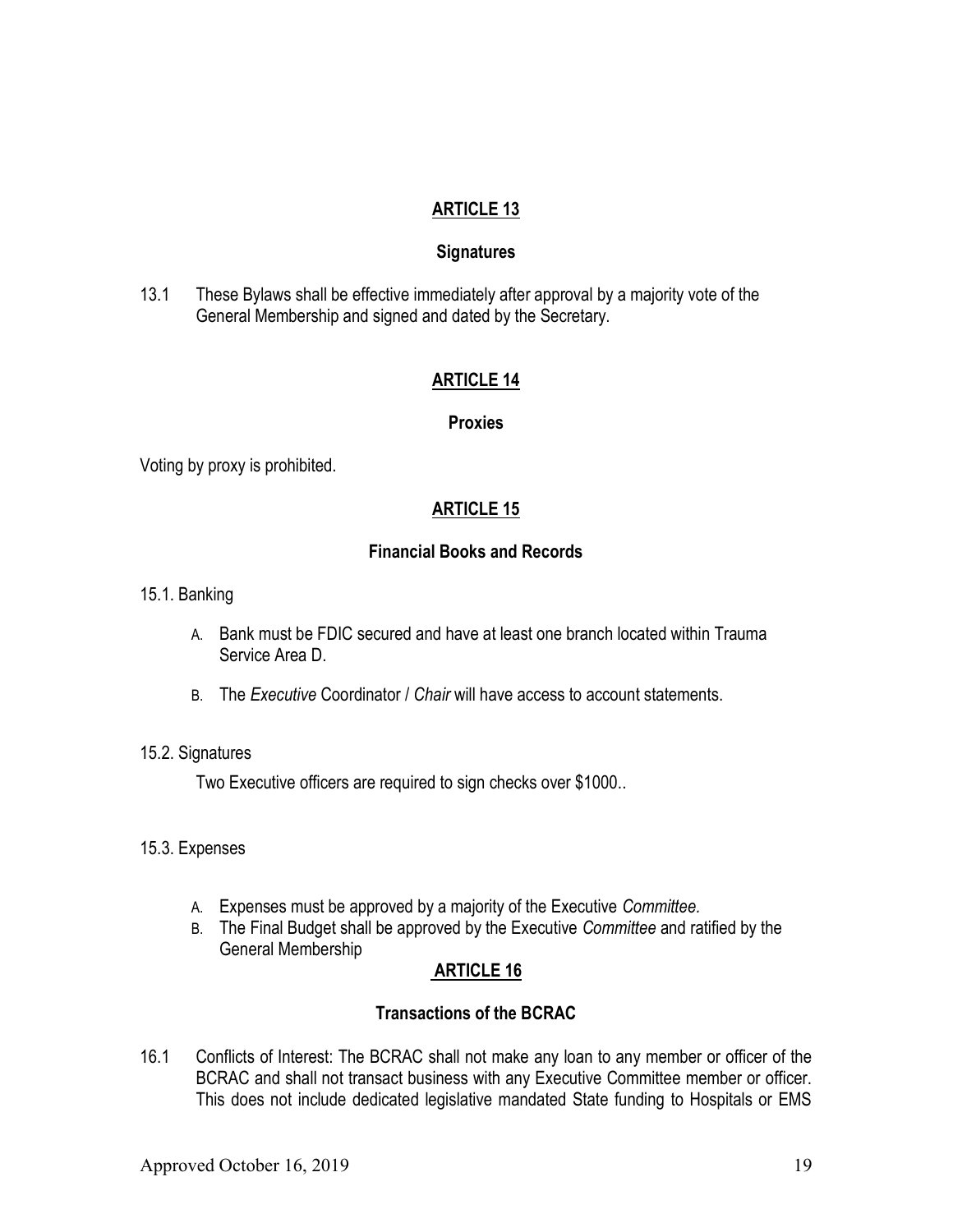providers in which the BCRAC is engaged in a contract as the performing agency for the State.

- 16.2 Assent/dissent: An Executive Committee member who is present at a meeting of the committee when an action is approved by the affirmative vote of a majority of the committee members present is presumed to have assented to the action approved, unless the committee member (1) objects at the beginning of the meeting to the transaction of business because the meeting is not lawfully called or convened and does not participate thereafter in the meeting (2) Votes against the action at the meeting or (3) is prohibited from voting on the proposal or recuses him/herself from the issue(s) at hand.
- 16.3 Limitation of liability: An Executive Committee member's personal liability to the organization for monetary damages for breach of fiduciary is limited to the scope of the articles. However, the following actions do constitute reasons for liability on the part of the committee member: (1) breach of the committee member's duty to the organization (2) acts or omissions not in good faith or that involve intentional misconduct or a knowing violation of law (3) for any transaction from which the committee member derived an improper personal benefit or (4) for any act or omission occurring prior to the date when provision in the articles eliminating or limiting liability becomes effective.

# ARTICLE 17

## Alternative Dispute Resolution

- 17.1 Any actual entity, a provider or individual representing a provider, service or hospital that is aggrieved in connection with any Big Country Regional Advisory Council (BCRAC) rule(s) in accordance with its bylaws, regional trauma plan, guidelines or protocol; action(s) or inaction(s), or any situation or circumstance causing dissention or aggravation, may formally protest to the BCRAC Executive Committee of Trauma Service Area "D" (TSA-D). A formal protest must be written, with date and signature or protestor(s), addresses and delivered to the BCRAC Chairperson or officer of the Executive Committee of TSA-D.
- 17.2 Copies of the protest will be mailed or delivered by the BCRAC Chairperson or an officer of the Executive Committee. A formal protest must contain:
	- A. A specific and objective identification or statement of the aggravating situation or circumstance that the protested action is alleged to have been or is in violation.
	- B. A specific and objective description of each act alleged to have violated or aggravated the protestor(s).
	- C. The aggrieved party's argument(s) and authorities in support of the protest.
	- D. Describe the relief/decision requested to resolve the matter.
- 17.3 The BCRAC Chairperson may select a Dispute Resolution Committee of at least five (5) members from the Executive Committee members to review and resolve the protest.